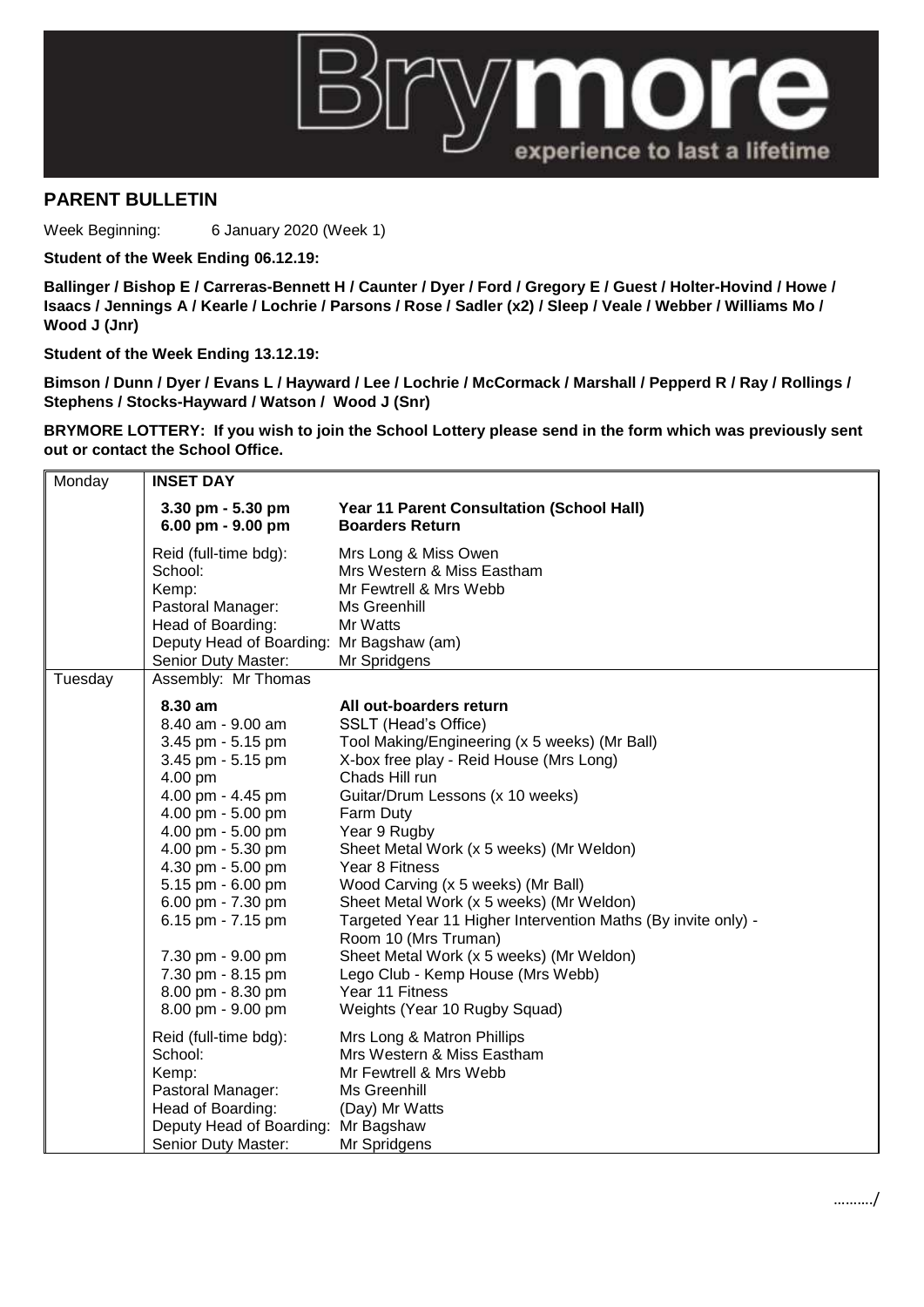| Wednesday | Assembly: Mr Watts                                                                                                                                                                                                                                                                                                                            |                                                                                                                                                                                                                                                                                                                                                                                                                                                                                                                                                                                                         |
|-----------|-----------------------------------------------------------------------------------------------------------------------------------------------------------------------------------------------------------------------------------------------------------------------------------------------------------------------------------------------|---------------------------------------------------------------------------------------------------------------------------------------------------------------------------------------------------------------------------------------------------------------------------------------------------------------------------------------------------------------------------------------------------------------------------------------------------------------------------------------------------------------------------------------------------------------------------------------------------------|
|           | 3.45 pm - 5.15 pm<br>4.00 pm<br>4.00 pm - 5.00 pm<br>4.00 pm - 5.00 pm<br>4.00 pm - 5.00 pm<br>4.00 pm - 5.00 pm<br>4.00 pm - 5.30 pm<br>4.30 pm - 5.00 pm<br>6.00 pm - 7.30 pm<br>7.15 pm - 8.00 pm<br>7.30 pm - 8.30 pm<br>7.30 pm - 9.00 pm<br>7.30 pm - 9.00 pm<br>7.45 pm - 8.30 pm                                                      | Archery (x 5 weeks) (Mr Ball)<br>Chads Hill run<br>Farm Duty<br><b>Garden Duty</b><br>Year 7 & 8 Rugby<br>CSI Brymore (x 5 weeks) (Miss Eastham)<br>Blacksmithing (x 5 weeks) (Mr Weldon)<br>Year 9 Fitness<br>Blacksmithing (x 5 weeks) (Mr Weldon)<br>Games - Reid House (Miss Owen)<br>Young Farmers Club - LRC<br>• CPR Andree Chandler the first aid will be open to years 9-11 only<br>Blacksmithing (x 5 weeks) (Mr Weldon)<br>Weights (Year 10&11 Rugby Squad)<br>Athletics (MUGA) (Invite Only)                                                                                                |
| Thursday  | Reid (full-time bdg):<br>School:<br>Kemp:<br>Pastoral Manager:<br>Head of Boarding:<br>Deputy Head of Boarding: Mr Bagshaw<br>Senior Duty Master:<br>Tutorial                                                                                                                                                                                 | Mrs Long & Miss Owen<br>Mrs Western & Miss Eastham<br>Mr Fewtrell & Mrs Webb<br>Ms Greenhill<br>Mr Watts<br>Mr Spridgens                                                                                                                                                                                                                                                                                                                                                                                                                                                                                |
|           | 3.45 pm - 5.00 pm<br>3.45 pm - 5.15 pm<br>4.00 pm<br>4.00 pm - 5.00 pm<br>4.00 pm - 5.00 pm<br>4.00 pm - 5.00 pm<br>4.00 pm - 5.00 pm<br>4.00 pm - 5.00 pm<br>4.15 pm - 5.00 pm<br>6.00 pm - 7.00 pm<br>6.00 pm - 9.00 pm<br>6.15 pm - 7.15 pm<br>7.15 pm - 5.00 pm<br>7.30 pm – 8.00 pm<br>7.40 pm - 9.00 pm<br>8.00 pm - 9.00 pm<br>8.30 pm | Cooking Club (x 5 weeks (Mrs Western)<br>Woodwork (x 5 weeks (Mr Ball)<br>Chads Hill run<br>Farm Duty<br><b>Garden Duty</b><br>Year 10 & 11 Rugby<br>All Years Hockey - MUGA<br>Sewing Club (x 4 weeks) (Ms Briggs)<br>Pool Match - Kemp House (Mrs Webb)<br>Green Woodworking (x 4 weeks) (Mr Weldon)<br>Army Cadets - Cannington Det<br>All Year 11 Walk & Talk Mock - Hall (Mr Ashton & Mrs Truman)<br>Air Hockey and PS4 Free play - School House (Miss Eastham)<br>Manhunt/Dodgeball - Week 1 Only (Mr Blake)<br>Circuits (Year 10 & 11 Rugby Squad)<br>Weights (Invite Only)<br>Year 7 Book Night |
|           | Reid (full-time bdg):<br>School:<br>Kemp:<br>Pastoral Manager:<br><b>Activities Tutor:</b><br>Duty Master:<br>Head of Boarding:<br>Deputy Head of Boarding:<br>Senior Duty Master:                                                                                                                                                            | Mrs Long & Miss Owen<br>Mrs Western & Miss Eastham<br>Mr Fewtrell & Mrs Webb<br>Ms Greenhill<br>Mr Blake<br>Mr Ashton<br>Mr Watts<br>Mr Bagshaw<br>Mr Spridgens                                                                                                                                                                                                                                                                                                                                                                                                                                         |

……./